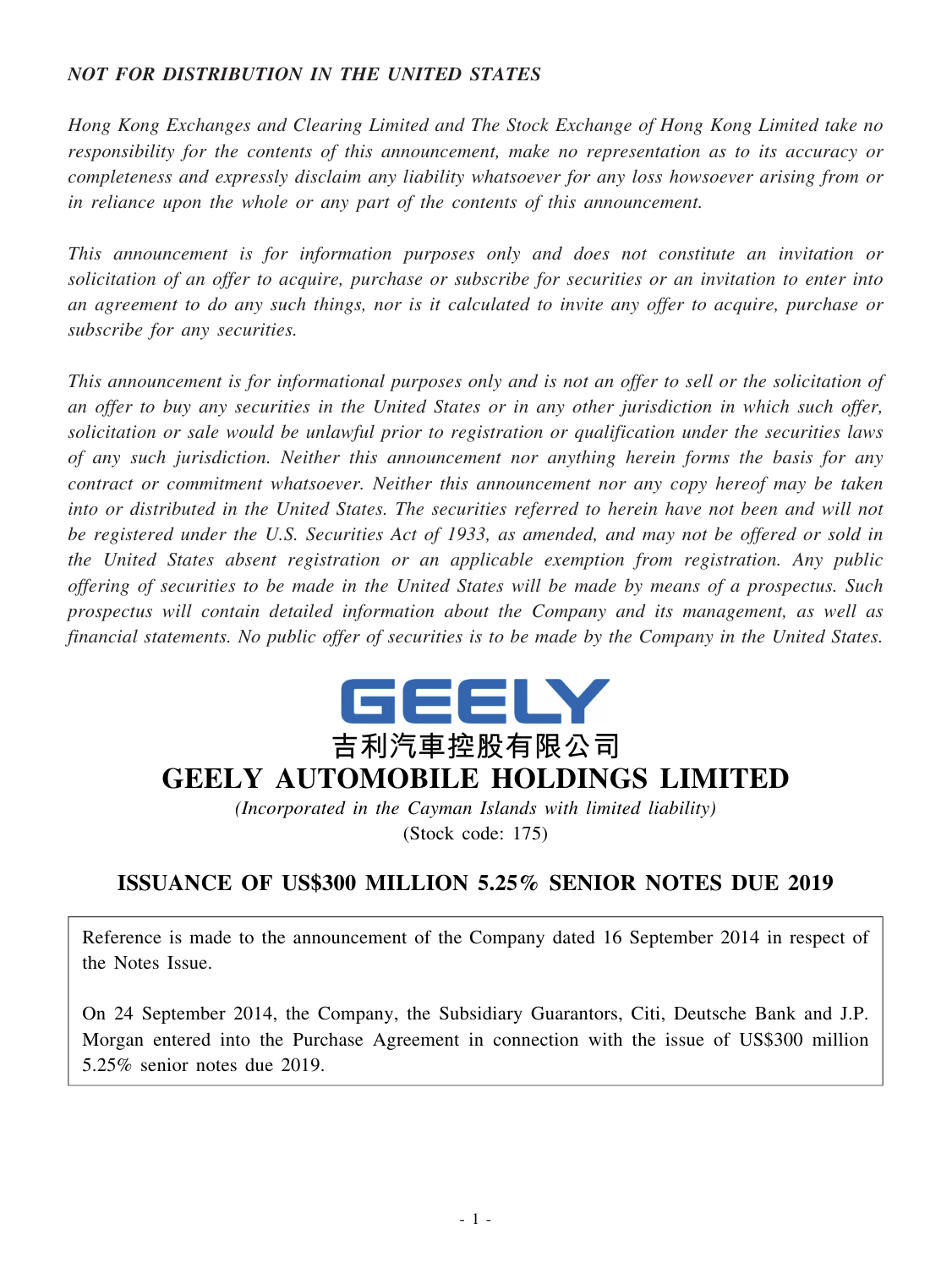The estimated net proceeds of the Notes Issue, after deduction of underwriting discounts and commissions and other estimated offering expenses, will amount to approximately US\$296.0 million and the Company intends to use it to refinance certain of its existing indebtedness, expand its business and for other general corporate purposes. The Company may adjust the foregoing plan in response to changing market and business conditions and, thus, reallocate the use of proceeds.

The Company will seek a listing of the Notes on the Stock Exchange. A confirmation of the eligibility of the listing of the Notes has been received from the Stock Exchange. Admission of the Notes to the Stock Exchange is not to be taken as an indication of the merits of the Company, the Subsidiary Guarantors or the Notes.

Reference is made to the announcement of the Company dated 16 September 2014 in respect of the Notes Issue.

The Board is pleased to announce that on 24 September 2014, the Company, the Subsidiary Guarantors, Citi, Deutsche Bank and J.P. Morgan have entered into the Purchase Agreement in connection with the Notes Issue in the aggregate principal amount of US\$300 million.

# **THE PURCHASE AGREEMENT**

Date: 24 September 2014

Parties to the Purchase Agreement

- (a) the Company as issuer;
- (b) the Subsidiary Guarantors;
- (c) Citi;
- (d) Deutsche Bank; and
- (e) J.P. Morgan

Citi, Deutsche Bank and J.P. Morgan (in alphabetical order) have been appointed as the joint global coordinators, the joint bookrunners and the joint lead managers for the Notes Issue. Citi, Deutsche Bank and J.P. Morgan (in alphabetical order) are also the initial purchasers of the Notes. To the best of the Directors' knowledge, information and belief, having made all reasonable enquiry, each of Citi, Deutsche Bank and J.P. Morgan (in alphabetical order) is an independent third party and not a connected person of the Company.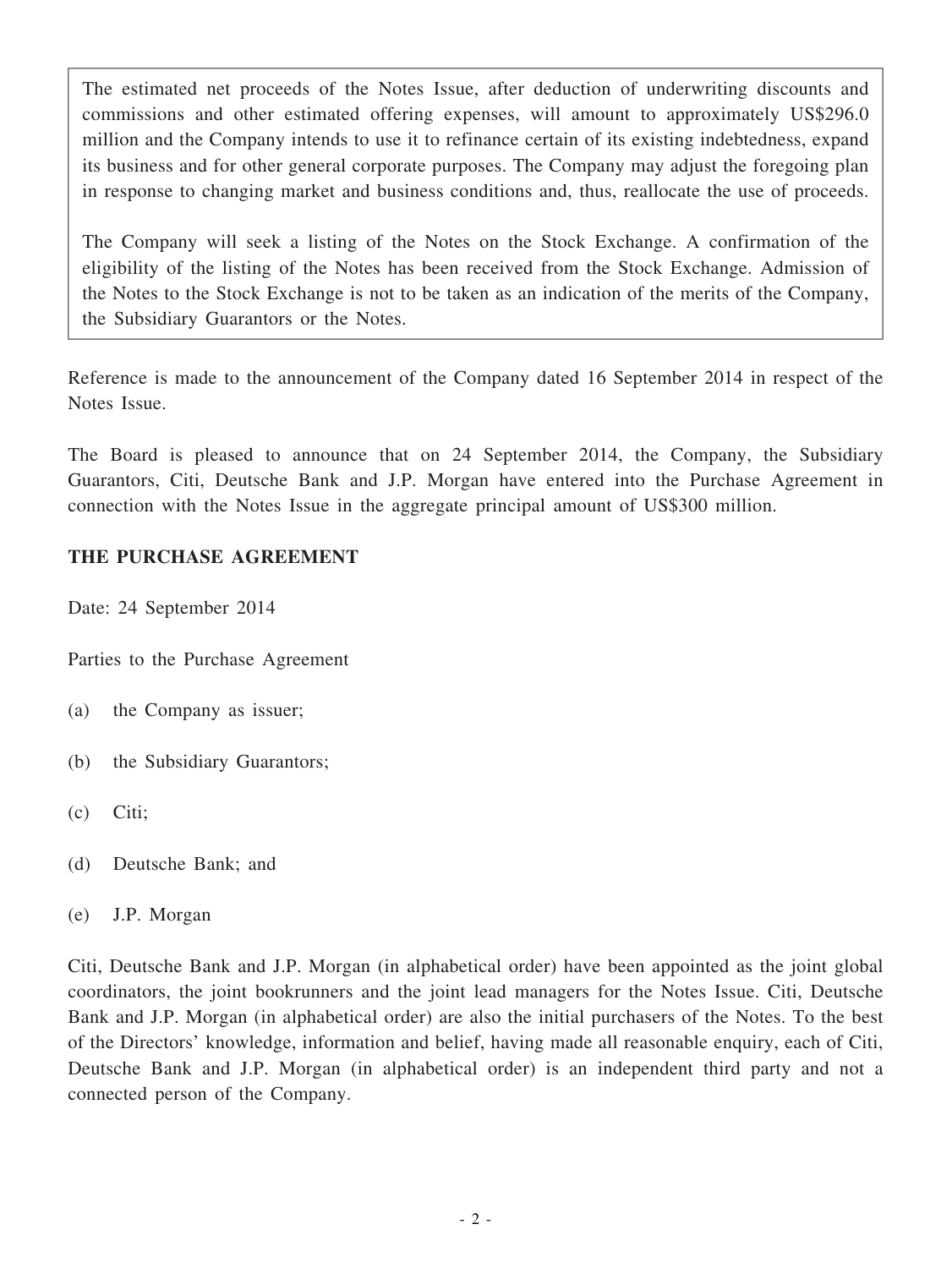The Notes have not been, and will not be, registered under the U.S. Securities Act. The Notes will only be offered (i) in the United States to qualified institutional buyers in reliance on the exemption from the registration requirements of the U.S. Securities Act provided by Rule 144A of the U.S. Securities Act and (ii) outside the United States in compliance with Regulation S under the U.S. Securities Act. None of the Notes will be offered to the public in Hong Kong.

### **Principal terms of the Notes**

#### *Notes Offered*

Subject to certain conditions to completion, the Company will issue the Notes in the aggregate principal amount of US\$300 million which will mature on 6 October 2019, unless earlier redeemed pursuant to the terms thereof.

#### *Issue Price*

The Issue Price of the Notes will be 100% of the principal amount of the Notes.

#### *Interest*

The Notes will bear interest from and including 6 October 2014 at the rate of 5.25% per annum, payable semi-annually in arrears on 6 April and 6 October of each year, commencing 6 April, 2015.

#### *Ranking of the Notes*

The Notes will be general obligations of the Company and will be (1) senior in right of payment to any existing and future obligations of the Company expressly subordinated in right of payment to the Notes; (2) at least *pari passu* in right of payment with all unsecured, unsubordinated indebtedness of the Company (subject to any priority rights of such unsecured, unsubordinated indebtedness of the Company pursuant to applicable law); (3) guaranteed by the Subsidiary Guarantors on a senior basis, subject to certain limitations; (4) effectively subordinated to all existing and future obligations of the subsidiaries of the Company which are not providing guarantees under the Notes; (5) effectively subordinated to all existing and future secured obligations of the Company to the extent of the value of the collateral securing such obligations.

#### *Events of default*

The events of default under the Notes will include, among others:

- (1) default in the payment of principal of (or premium, if any, on) the Notes when the same becomes due and payable at maturity, upon acceleration, redemption or otherwise;
- (2) default in the payment of interest or any additional amount on any Note when the same becomes due and payable, and such default continues for a period of 30 consecutive days;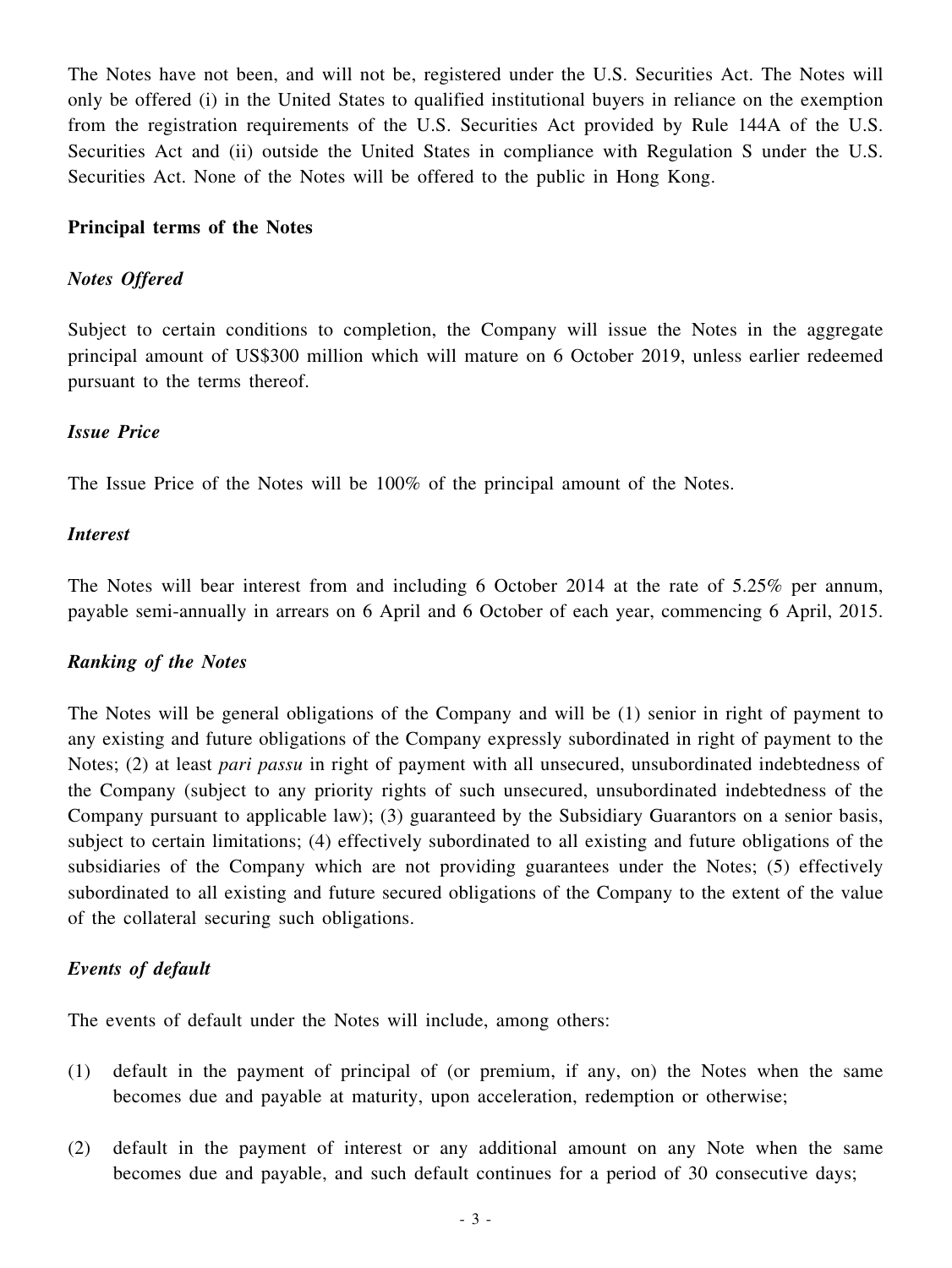- (3) default in the performance or breach of certain covenants under the Indenture or the Notes;
- (4) the Company or certain of its subsidiaries defaults in the performance of or breaches any other covenant or agreement in the Indenture or under the Notes (other than a default specified in (1), (2) or (3) above) and such default or breach continues for a period of 30 consecutive days after written notice by the trustee or the holders of 25% or more in aggregate principal amount of the Notes;
- (5) there occurs with respect to any indebtedness of the Company or certain of its subsidiaries having an outstanding aggregate principal amount of US\$10.0 million (or the dollar equivalent thereof) or more, (a) an event of default that has caused the holder thereof to declare such indebtedness to be due and payable prior to its stated maturity and/or (b) a default in payment of principal of such indebtedness when the same becomes due and payable;
- (6) one or more final judgments or orders for the payment of money are rendered against the Company or certain of its subsidiaries and are not paid or discharged, and there is a period of 60 consecutive days following entry of the final judgment or order that causes the aggregate amount for all such final judgments or orders outstanding and not paid or discharged against all of them to exceed US\$10.0 million (or the dollar equivalent thereof) during which a stay of enforcement, by reason of a pending appeal or otherwise, is not in effect;
- (7) an involuntary case or other proceeding is commenced against the Company or certain of its subsidiaries with respect to it or its debts under any applicable bankruptcy, insolvency or other similar law now or hereafter in effect seeking the appointment of a receiver, liquidator, assignee, custodian, trustee, sequestrator or similar official of the Company or certain subsidiary or for any substantial part of the property and assets of the Company or certain subsidiaries and such involuntary case or other proceeding remains undismissed and unstayed for a period of 60 consecutive days; or an order for relief is entered against the Company or certain subsidiaries under any applicable bankruptcy, insolvency or other similar law as now or hereafter in effect;
- (8) the Company or certain of its subsidiaries (a) commences a voluntary case under any applicable bankruptcy, insolvency or other similar law now or hereafter in effect, or consents to the entry of an order for relief in an involuntary case under any such law, (b) consents to the appointment of or taking possession by a receiver, liquidator, assignee, custodian, trustee, sequestrator or similar official of the Company or certain of its subsidiaries, or for all or substantially all of the property and assets of the Company or certain of its subsidiaries or (c) effects any general assignment for the benefit of creditors (other than, in each case under (b), any of the foregoing that arises from any solvent liquidation or restructuring of certain subsidiary of the Company in the ordinary course of business that shall result in the net assets of such subsidiary being transferred to or otherwise vested in the Company or any certain of its subsidiaries on a *pro rata* basis or on a basis more favorable to the Company); or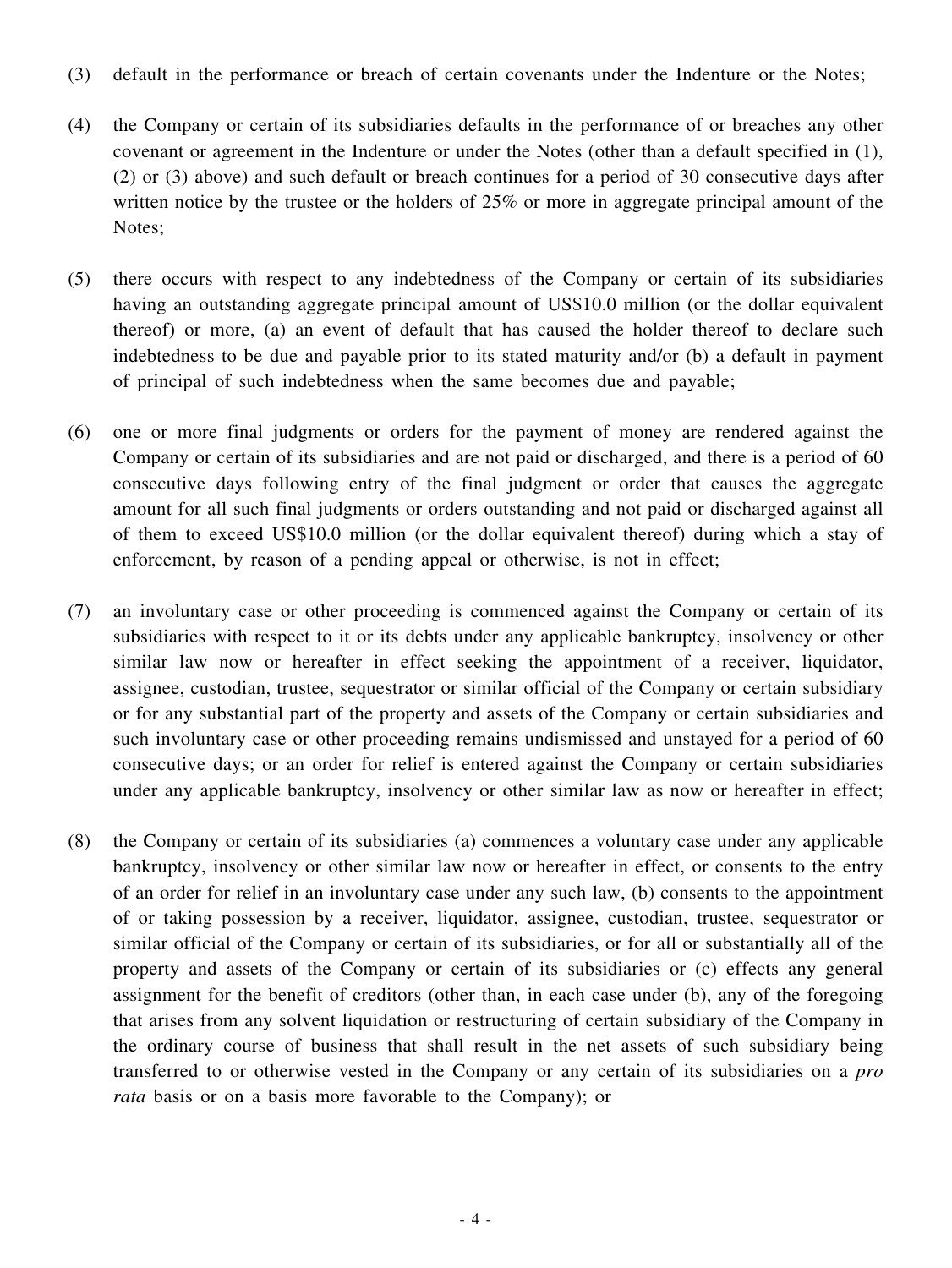(9) any Subsidiary Guarantor denies or disaffirms its obligations under its Subsidiary Guarantee or, except as permitted by the Indenture, any Subsidiary Guarantee is determined to be unenforceable or invalid or shall for any reason cease to be in full force and effect.

If an event of default occurs and is continuing under the Indenture, other than an event of default specified in (7) and (8) above, the trustee or the holders of at least 25% in aggregate principal amount of the Notes then outstanding, by written notice to the Company (and to the trustee if such notice is given by the holders), may, and the trustee at the written direction of such holders shall, subject to receiving indemnity and/or security to its satisfaction, declare the principal of, premium, if any, and accrued and unpaid interest on the Notes to be immediately due and payable. Upon a declaration of acceleration, such principal of, premium, if any, and accrued and unpaid interest shall be immediately due and payable. If an event of default specified in (7) and (8) above occurs, the principal of, premium, if any, and accrued and unpaid interest on the Notes then outstanding shall automatically become and be immediately due and payable without any declaration or other act on the part of the trustee or any holder.

## *Covenants*

The Notes, the Indenture and the Subsidiary Guarantees will limit the Company's ability and the ability of certain of its subsidiaries to, among other things:

- incur additional indebtedness;
- make investments or other restricted payments;
- pay dividends or make other distributions or repurchase or redeem capital stock;
- guarantee indebtedness;
- enter into certain transactions with connected parties;
- create liens;
- enter into sale and leaseback transactions;
- issue and sell capital stock of certain of the Company's subsidiaries;
- effect a consolidation or merger; and
- engage in different business activities.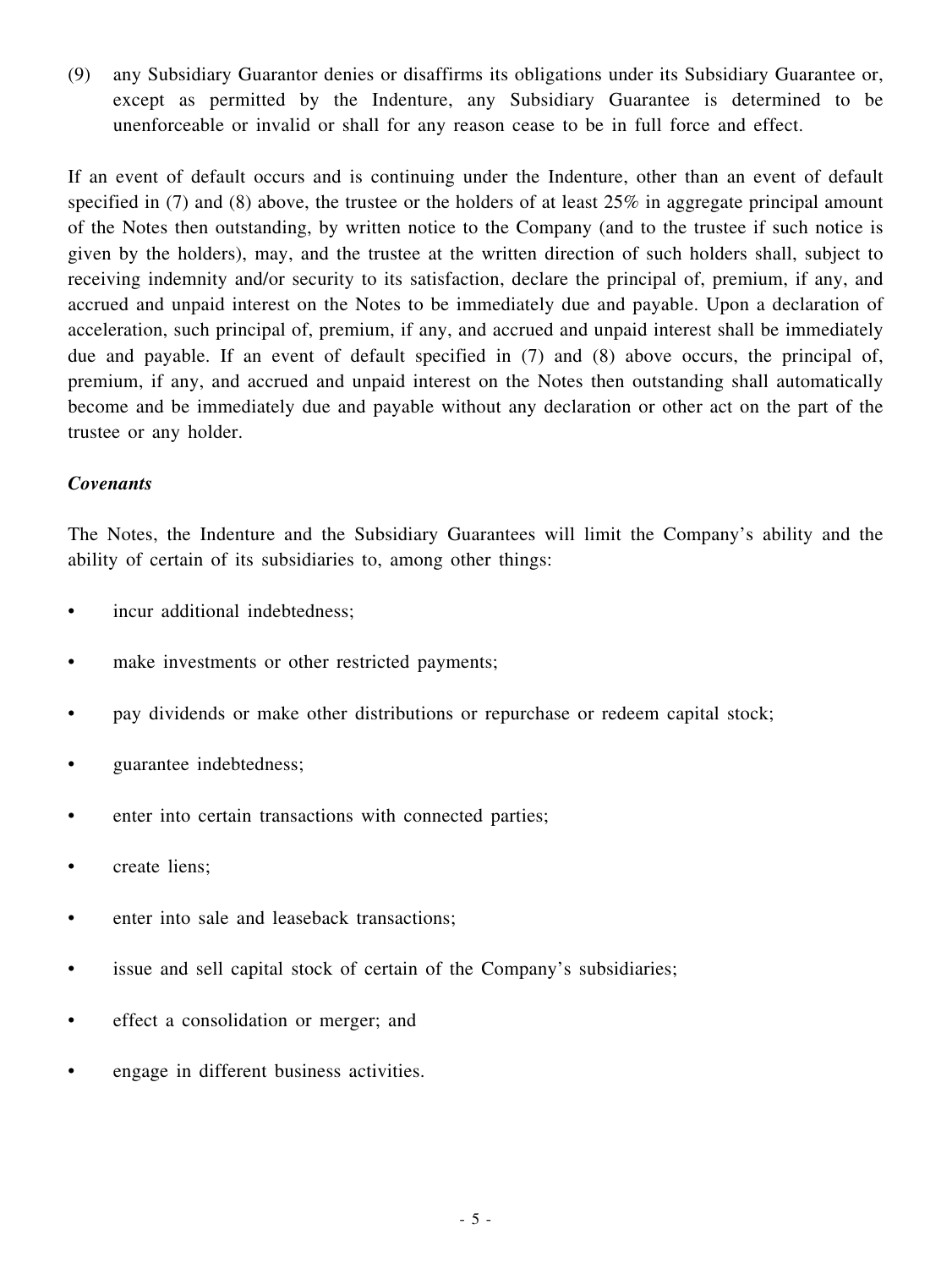## *Optional Redemption*

The Notes may be redeemed in the following circumstances:

(1) On or after 6 October 2017, the Company may redeem the Notes, in whole or in part, at a redemption price equal to the percentage of principal amount set forth below plus accrued and unpaid interest, if any, to (but not including) the redemption date if redeemed during the twelvemonth period beginning on 6 October of the years indicated below:

| Period              | <b>Redemption Price</b> |
|---------------------|-------------------------|
| 2017                | 102.625%                |
| 2018 and thereafter | 101.313%                |

- (2) at any time prior to 6 October 2017, the Company may at its option redeem the Notes, in whole but not in part, at a redemption price equal to 100% of the principal amount of the Notes redeemed plus the applicable premium as of, and accrued and unpaid interest, if any, to (but not including) the redemption date; and
- (3) at any time and from time to time prior to 6 October 2017, the Company may redeem up to 35% of the principal amount of the Notes at a redemption price of 105.25% of the principal amount of the Notes, plus accrued and unpaid interest, if any, to (but not including) the redemption date, with the proceeds from sales of certain of its capital stock, subject to certain conditions.

The Company will give not less than 30 days' nor more than 60 days' notice of any redemption.

## *Repurchase upon change of control*

Not later than 30 days following the occurrence of a change of control triggering event of the Company (as defined in the Notes), the Company will make an offer to repurchase all the outstanding Notes at a purchase price equal to 101% of their principal amount plus accrued and unpaid interest, if any, to (but not including) the repurchase date.

## *Use of proceeds of the Notes Issue*

The Company is one of the leading indigenous automobile companies in China, focusing on sales of passenger vehicles and manufacturing and sales of automobile parts and components.

The estimated net proceeds of the Notes Issue, after deduction of underwriting discounts and commissions and other estimated offering expenses, will amount to approximately US\$296.0 million and the Company intends to use it to refinance certain of its existing indebtedness, expand its business and for other general corporate purposes. The Company may adjust its foregoing plan in response to changing market and business conditions and, thus, reallocate the use of proceeds.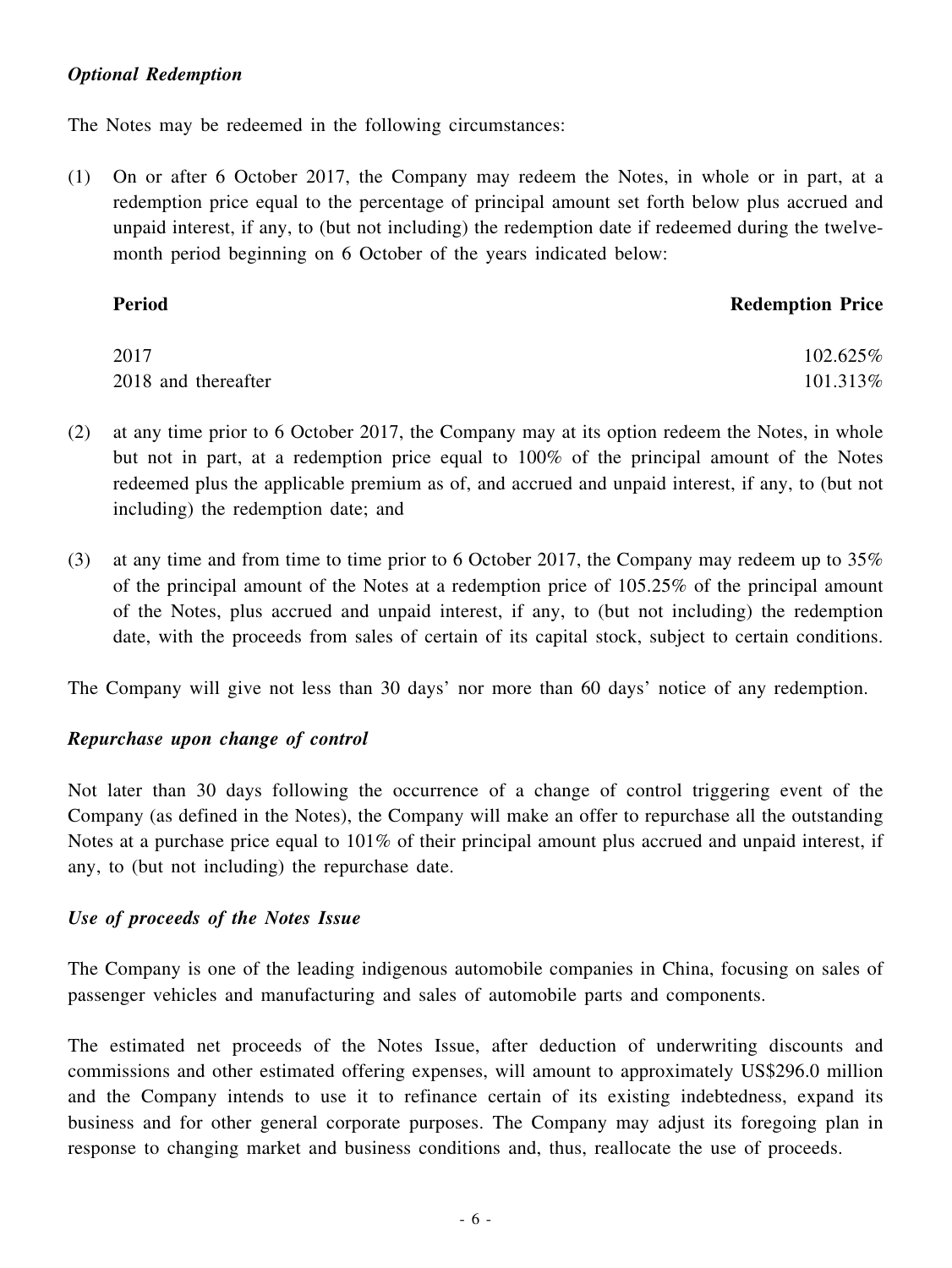# **Listing and rating**

The Company will seek a listing of the Notes on the Stock Exchange. A confirmation of the eligibility of the listing of the Notes has been received from the Stock Exchange. Admission of the Notes to the Stock Exchange is not to be taken as an indication of the merits of the Company, the Subsidiary Guarantors or the Notes.

The Notes have been rated "BB+" by Standard and Poor's Ratings Services and "Ba2" by Moody's Investors Service. A credit rating is not a recommendation to buy, sell or hold securities and may be subject to revision, suspension or withdrawal at any time by the relevant rating organisation.

# **DEFINITIONS**

In this announcement, the following expressions have the meanings set out below unless the context requires otherwise:

| "Board"               | the board of Directors;                                                                                                                                                                                           |
|-----------------------|-------------------------------------------------------------------------------------------------------------------------------------------------------------------------------------------------------------------|
| "China" or "PRC"      | the People's Republic of China, excluding Hong Kong, the Macao<br>Special Administrative Region of the PRC and Taiwan for the<br>purpose of this announcement;                                                    |
| "Citi"                | Citigroup Global Markets Inc., one of the joint global coordinators,<br>joint bookrunners and joint lead managers in respect of the Notes<br>Issue;                                                               |
| "Deutsche Bank"       | Deutsche Bank AG, Singapore Branch, one of the joint global<br>coordinators, joint bookrunners and joint lead managers in respect<br>of the Notes Issue;                                                          |
| "Company"             | Geely Automobile Holdings Limited, an exempted company<br>incorporated under the laws of the Cayman Islands with limited<br>liability, the shares of which are listed on the main board of the<br>Stock Exchange; |
| "connected person(s)" | has the meaning ascribed to it under the Listing Rules;                                                                                                                                                           |
| "Directors"           | the directors of the Company;                                                                                                                                                                                     |
| "Hong Kong"           | the Hong Kong Special Administrative Region of the People's<br>Republic of China;                                                                                                                                 |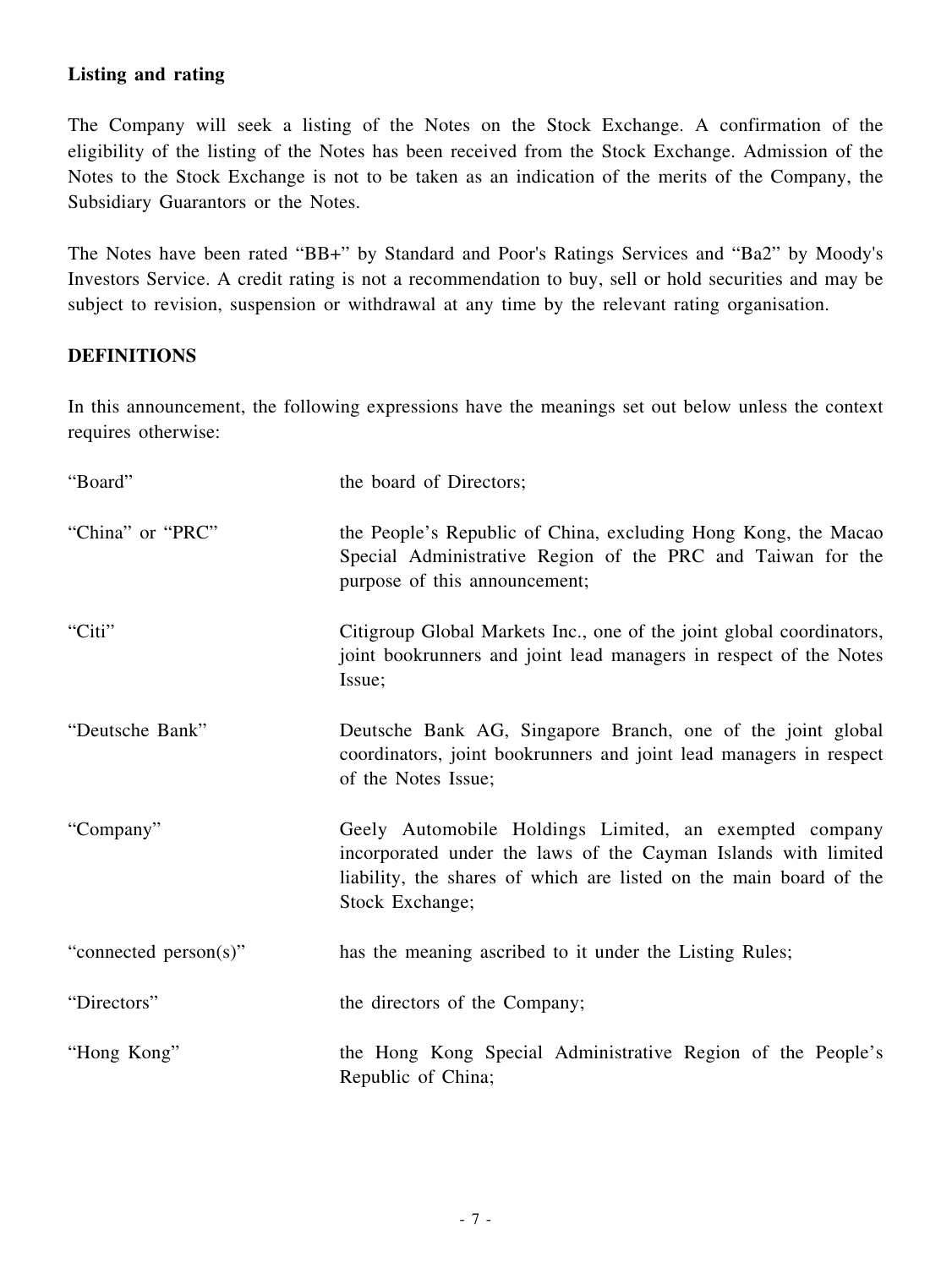| "Indenture"             | the written agreement to be entered into on the original issue date<br>of the Notes among the Company, the Subsidiary Guarantors and<br>the trustee that specifies the terms of the Notes including the<br>interest rate and the maturity date of the Notes; |
|-------------------------|--------------------------------------------------------------------------------------------------------------------------------------------------------------------------------------------------------------------------------------------------------------|
| "Issue Price"           | 100% of the principal amount of the Notes, the price at which the<br>Notes will be sold;                                                                                                                                                                     |
| "J.P. Morgan"           | J.P. Morgan Securities plc, one of the joint global coordinators, joint<br>bookrunners and joint lead managers in respect of the Notes Issue;                                                                                                                |
| "Listing Rules"         | the Rules Governing the Listing of Securities on the Stock<br>Exchange;                                                                                                                                                                                      |
| "Notes"                 | the $5.25\%$ guaranteed senior notes due 2019 in the principal amount<br>of US\$300 million to be issued by the Company;                                                                                                                                     |
| "Notes Issue"           | the issue of the Notes by the Company;                                                                                                                                                                                                                       |
| "Purchase Agreement"    | the agreement dated 24 September 2014 entered into among the<br>Company, the Subsidiary Guarantors, Citi, Deutsche Bank and J.P.<br>Morgan in relation to the Notes Issue;                                                                                   |
| "Stock Exchange"        | The Stock Exchange of Hong Kong Limited;                                                                                                                                                                                                                     |
| "Subsidiary Guarantees" | the guarantees provided by the Subsidiary Guarantors;                                                                                                                                                                                                        |
| "Subsidiary Guarantors" | certain subsidiaries of the Company organized outside the PRC<br>which will jointly and severally guarantee the Company's<br>obligations under the Notes;                                                                                                    |
| "United States"         | United States of America;                                                                                                                                                                                                                                    |
| "U.S. Securities Act"   | the United States Securities Act of 1933, as amended;                                                                                                                                                                                                        |
| "US\$"                  | United States dollars, the lawful currency of the United States; and                                                                                                                                                                                         |
| $``\%"$                 | per cent.                                                                                                                                                                                                                                                    |

By order of the Board **Geely Automobile Holdings Limited David C.Y. Cheung** *Company Secretary*